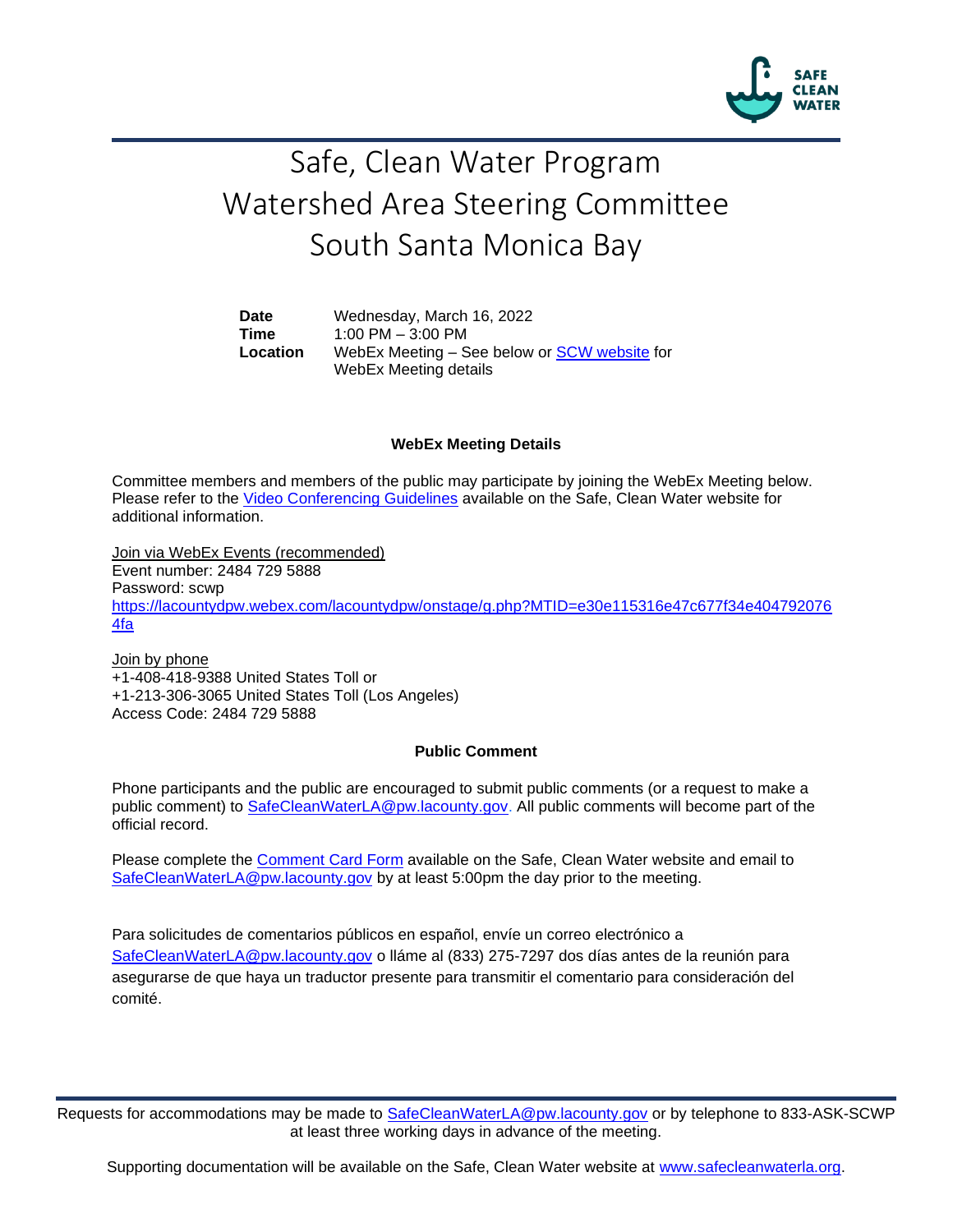

## Agenda:

- 1) Welcome and Introductions *(5 min)*
- 2) Approval of Meeting Minutes from February 16, 2022 *(5 min)*
- 3) Committee Member and District Updates *(5 min)*
- 4) Watershed Coordinator Updates *(5 min)*
- 5) Public Comment Period *(10 min)*
- 6) Discussion items:
	- a) Ex Parte Communication Disclosure (5 min)
	- b) Round 1 (FY20-21) Developer Quarterly Reporting Summary [\(SCW Portal\)](https://portal.safecleanwaterla.org/scw-reporting/dashboard) Q3 (January -March 2021) and Q4 (April – June 2021) [\(Reports Summary\)](https://safecleanwaterla.org/wp-content/uploads/2022/02/SSMB-Quarterly-Report-Summary-20220105.pdf) *(10 min)*
		- i) Alondra Park Multi Benefit Stormwater Capture Project
			- FY22-23 SIP Allocation: \$10,000,000
		- ii) Recalculation of Wet Weather Zinc Criterion
			- FY22-23 SIP Allocation: \$20,261
	- c) Round 2 (FY21-22) Developer updates and budget confirmation *(10 min)*
		- i) Wilmington Neighborhood Greening Project (IP)
			- FY22-23 SIP Allocation: \$504,673
		- ii) South Santa Monica Quality Enhancement: 28th Street Storm Drain Infiltration Project (IP) • FY22-23 SIP Allocation: \$4,005,733
		- iii) Carson Stormwater and Runoff Capture Project at Carriage Crest Park (IP)
			- FY22-23 SIP Allocation: \$207,500
		- iv) Regional Pathogen Reduction Study (SS)
			- FY22-23 SIP Allocation: \$343,964
	- d) FY22-23 SCCWRP Scientific Studies Summaries Overview [\(Review Summary\)](https://safecleanwaterla.org/wp-content/uploads/2022/03/SCCWRP-SSMB-SS-FY22-23-Summary.pdf) *(20 min)*
		- i) Microplastics in LA County Stormwater
			- Andrew Gray, UCR
		- ii) Rebuilding Soils for Effective Nature-based Solutions
			- TreePeople
		- iii) Community Garden Stormwater Capture Investigation Los Angeles Community Garden Council
		- iv) Regenerate LA: Nature-Based Solutions for Community Parks
			- Kiss the Ground
	- e) Preliminary Ranking Worksheet of Round 3 Projects *(20 min)*
	- f) South Santa Monica Bay (SSMB) Project Prioritization and Selection Discussion for populating the FY2022-23 Stormwater Investment Plan (SIP) [\(SIP Tool](https://portal.safecleanwaterla.org/sip-tool/) & [SSMB Scoring Rubric\)](https://safecleanwaterla.org/wp-content/uploads/2022/02/SSMB-Scoring-Rubric-FY22-23.pdf) *(20 min)*

Requests for accommodations may be made to [SafeCleanWaterLA@pw.lacounty.gov](mailto:SafeCleanWaterLA@pw.lacounty.gov) or by telephone to 833-ASK-SCWP at least three working days in advance of the meeting.

Supporting documentation will be available on the Safe, Clean Water website at [www.safecleanwaterla.org.](http://www.safecleanwaterla.org/)